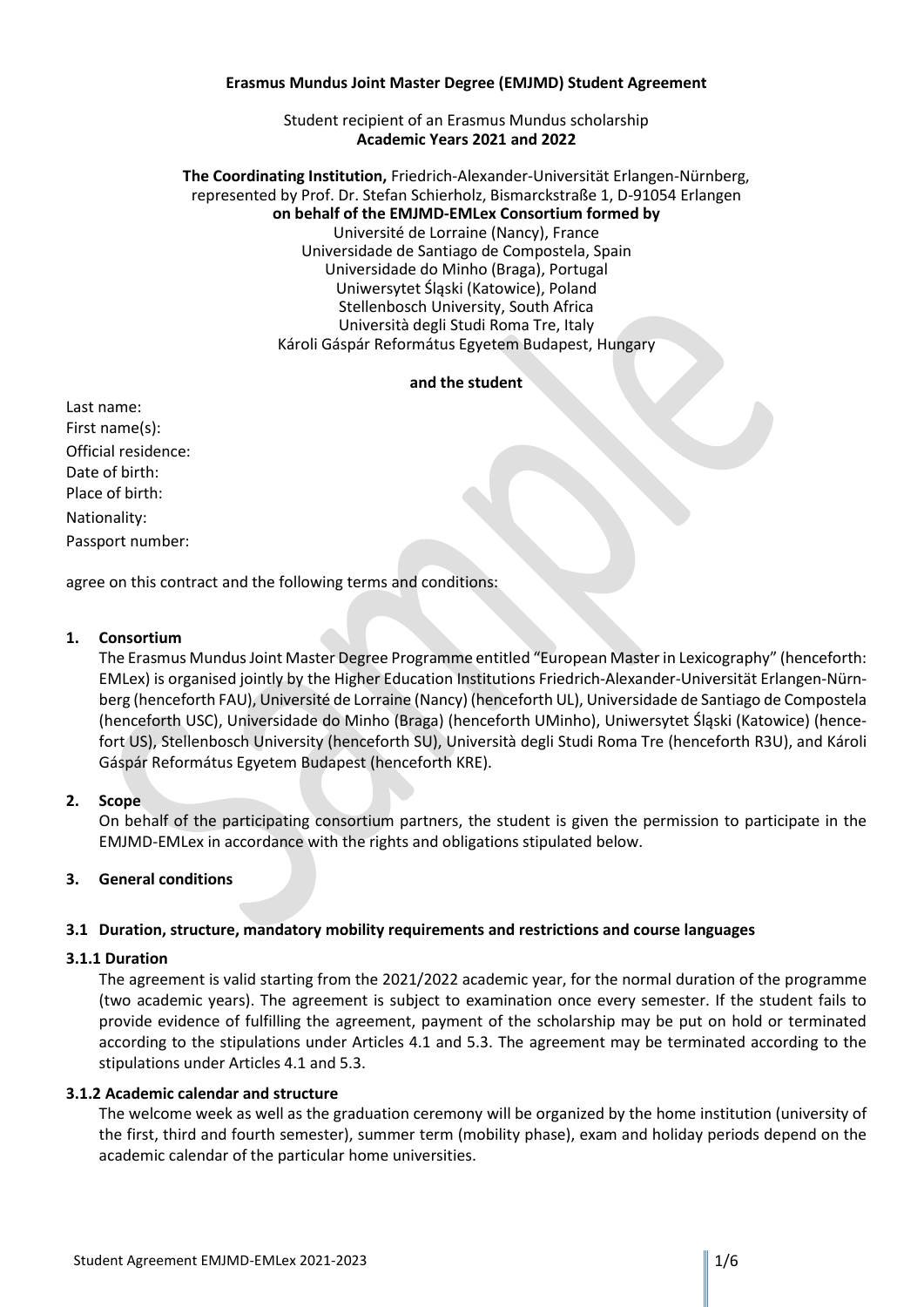Individual regulations from each home university apply with regard to the study plan, module descriptions and examination regulations

|           | <b>ECTS</b> | Aims and contents                                                                                                  |  |  |  |
|-----------|-------------|--------------------------------------------------------------------------------------------------------------------|--|--|--|
|           |             |                                                                                                                    |  |  |  |
| <b>WS</b> | 10          | Basic module B1: (common module: E-Learning, ca. 4 semester hours): Basics of lexicography                         |  |  |  |
| 1. sem.   | 10          | Basic module B2 (home module): A lexicographically-oriented module (approx. 4 semester hours)                      |  |  |  |
|           | (5)         | B3a course of English (4-6 semester hours)                                                                         |  |  |  |
|           | (5)         | B3b course of German (4-6 semester hours)                                                                          |  |  |  |
|           | (5)         | B3c elective module: computer science or language course (Portuguese, Hungarian, Polish, Spanish, French, Italian) |  |  |  |
| <b>SS</b> | 30          | Mobility phase: Advanced modules 1 to 10 (Block seminars by teachers of the partner universities. Students have to |  |  |  |
| 2. sem.   |             | acquire 30 ECTS, may, however, acquire more (45 ECTS), organisation plan according to special announcement.)       |  |  |  |
|           |             | All students must have gained 60 ECTS after the first year                                                         |  |  |  |
| <b>WS</b> | 10          | In-depth module 1: Series of lectures by teachers of different universities (live or via video).                   |  |  |  |
| 3. sem.   | 10          | In-depth module 2 (home module): Special topic (depending on the seminars offered at the home university).         |  |  |  |
|           | 10          | Practical module: Minimum of four weeks internship at a publisher or a company or a research institute.            |  |  |  |
| <b>SS</b> | $0 - 5$     | Accompanying seminar to the master thesis (home module)                                                            |  |  |  |
| 4. sem.   | 25-30       | Master thesis                                                                                                      |  |  |  |
|           | 120         | Total number of points                                                                                             |  |  |  |

# **3.1.3 Mobility requirements and restrictions**

All students have to travel to one of the partner universities in the second semester. The university and the local organisers change every year and are selected by the consortium.

# **3.1.4 Course languages:**

The languages of the programme are German and English for the duration of the programme. All partners will offer the students access to their Language Centres or the equivalence and will encourage the students to attend extra-curricular language classes.

# **3.2 Study track and academic outputs**

During the two study years the student must achieve 120 ECTS in (at least) two degree-awarding-partner institutions. In order to pass a course the student has to achieve a minimum score of 51%. Different conditions can be decided by the responsible teacher of the course and must be visible to the student. The comparability of examination results is ensured by a conversion chart agreed upon by the consortium.

In case of failure of a course (failure includes absence from an exam with or without legitimate reason) a resit is possible but will depend on the examination rules of the university. This resit will preferably take place at the university where the course was taught, but will also be possible at another partner institution, if agreed with the partner university. Exam conditions (oral, written, individual report, etc.) are decided individually for each course unit. A grade is given per unit under the responsibility of the course unit manager.

# **3.3 EMJMD Diploma**

Students who, within the framework of the above, successfully complete the EMJMD-EMLex, will be awarded a Joint Degree (or Double Degree) Diploma of the partner HEIs of the EMJMD-EMLex-consortium where the student is registered in the fourth semester (where the student writes his master thesis). The documents are written in English. Details about enrolment, exam admission, illness, disability, pregnancy, parental leave, etc. are given in the examination regulations of the single Universities.

# **3.4 Insurance**

The student will be provided with health insurance during the whole period of the programme. The insurance covers all minimum requirements of the EACEA, which include all worldwide travel necessary for the participation in the EMJMD-EMLex in relation to certain risks such as illness, accident, death, permanent disability, third-party liability etc. The students will have to follow the rules of the insurance company they are insured with and will have to notify the insurance company directly in case of an accident.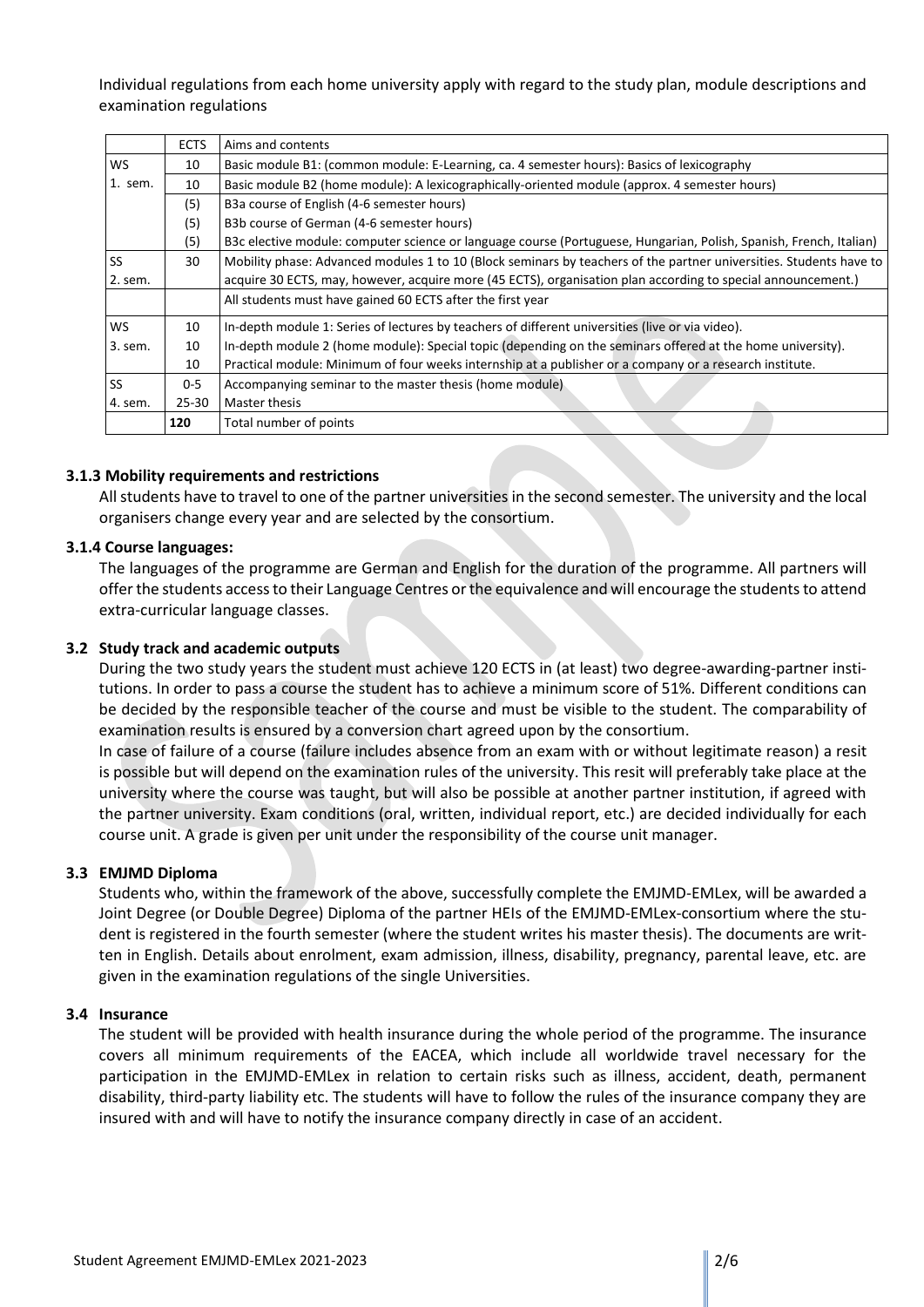# **4. Financial Management**

# **4.1 Participation Costs and Scholarship**

Participation costs are set to 2.250  $\epsilon$  per semester for students from programme countries and to 4.500  $\epsilon$  for students from partner countries. These participation costs include tuition fees and any compulsory administrative/operational costs related to the participation of the student in the EMLex (e.g. tuition, health insurance, social service fees, etc.). The participation costs are paid directly from the European Commission to the consortium.

Provided that the student is selected by the consortium to receive an Erasmus Mundus scholarship, the contribution to the participation costs is paid after signing the Student Agreement by the start of the programme. The contribution to subsistence costs will be allocated to the student in twelve monthly instalments of 1.000  $\epsilon$  (for a maximum of 24 months). It is neither given to students for the EMJMD periods spent in their country of residence, nor to students from a partner country for the EMJMD periods exceeding three months spent in any partner country.

The contribution to travel and installation costs will be allocated to the student once per year:

- a)  $1.000 \epsilon$  contribution to travel costs for students from programme countries.
- b) 2.000 € contribution to travel costs and 1.000 € contribution to installation costs for students from partner countries whose location is situated at less than 4.000 km from FAU Erlangen-Nürnberg.
- c) 3.000  $\epsilon$  contribution to travel costs and 1.000  $\epsilon$  contribution to installation costs for students from partner countries whose location is situated at 4.000 km or more from FAU Erlangen-Nürnberg.

There will be no further funding.

The scholarship will be paid by bank transfer to a European bank account number mentioned in Appendix 1. The student shall inform the consortium as soon as possible on any change in his/her bank details. If the bank account is not active yet by the beginning month of the master, the scholarship will be paid in cash.

The scholarship does not create any employer-employee link between the consortium coordinator and the student; therefore it is not subject to direct taxation.

# **4.2 Termination of the Contract**

The consortium coordinator has the right to terminate the contract if the student does not meet the requirements stated in this agreement and if the student has been admitted to the EMLex programme on the basis of false information.

# **4.3. Exclusion from the Programme**

The student understands that he/she shall be excluded from the EMLex Master

- a) in case of non-attendance to the course that the student cannot justify with medical certificates or for which permission has not been granted by the EMLex staff
- b) if the student fails to validate a year of study
- c) if the student is the subject of disciplinary measures leading to his/her exclusion from the EMLex programme
- d) if the student is the subject of legal prosecutions that prevent him/her from attending the EMLex programme or
- e) if the student withdraws from the EMLex programme, on his/her own decision or by force majeure.

Upon exclusion, the student shall in due time and before his/her departure pay for the following:

- the rent of his/her accommodation, for the month of the day of the exclusion
- the bank fees, for the year of the day of the exclusion
- the remaining tuition fees perceived for the EMLex programme of the semester the student was active in.

# **4.4 Reimbursement of the Scholarship**

In case of termination of the Agreement, i.e. withdrawal of studies before completion of programme or exclusion from the programme, the student hereby declares to reimburse the EMLex coordinating institution the excess funding from the grants allocated to him/her, which consist in: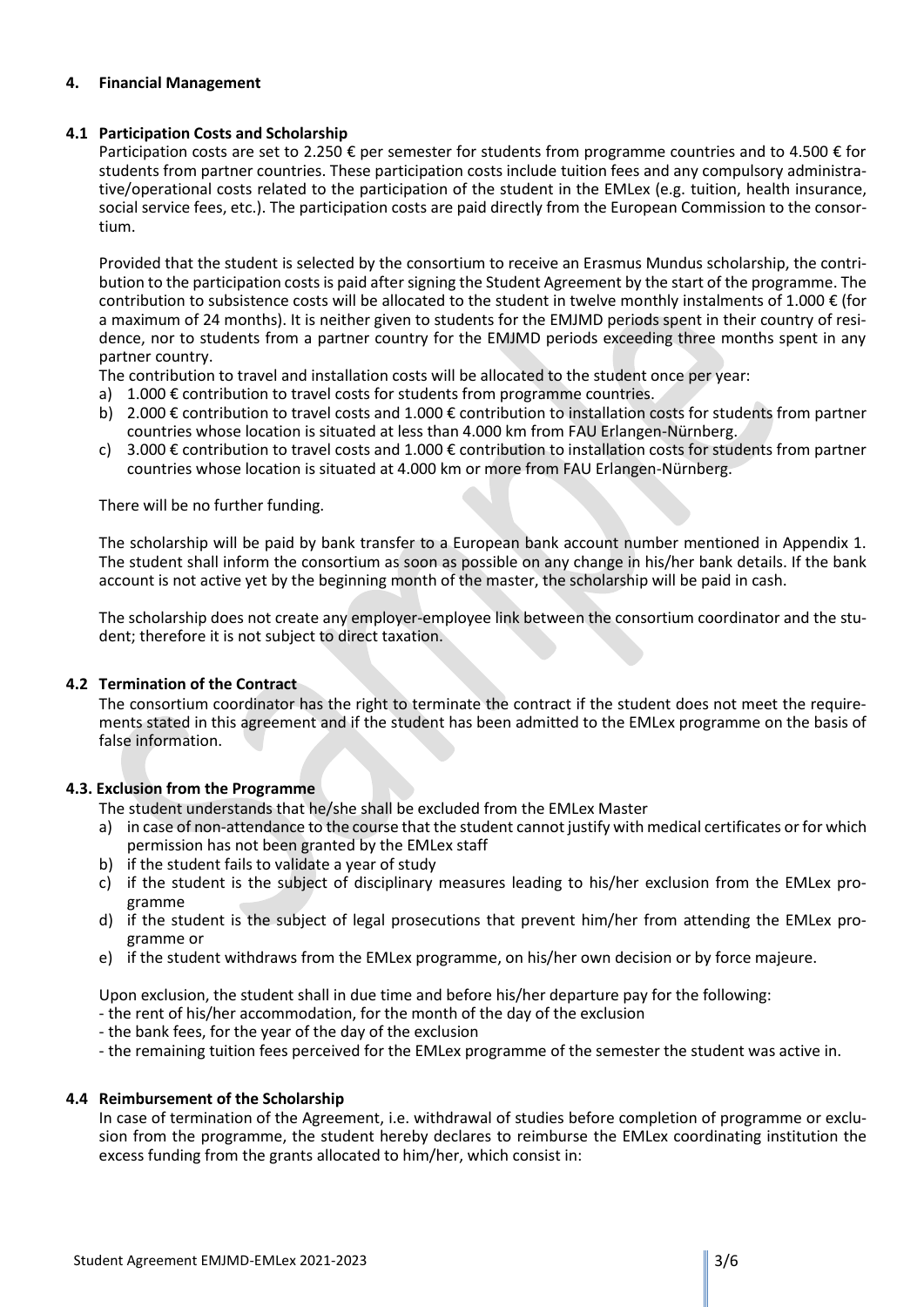- any EMLex funds received covering the period following the date of termination of the Agreement

- part or totality (based on the number of months attended) of the total amount that was deposited on the bank account of the student or paid by cash by the EMLex coordinating institution

- except for the sums stipulated in 4.5

# **4.5 Exceptions to 4.4**

The student shall not refund sums he/she perceived for the following:

- sums the student shall need to live between the day of the termination of the Agreement and the end of the calendar month, i.e. for food, transportation, within a limit he/she shall agree on with the coordinating institution

The EMLex consortium shall for its part allocate the student funds and instructions enabling him/her to fulfill his/her commitments in 4.3 The funds consist in:

- the grant allocated for the month of the day of his/her exclusion

- funds to cover the tuition fees for the EMLex programme that the student has not paid yet

In addition, in case of exclusion the EMLex consortium shall allocate the student funds to cover the cost of travel back to his/her country of origin, that the student shall not refund.

# **5. Student services and mandatories**

# **5.1 Student services**

There are multiple service programmes at the universities to ensure support of visa and housing, administration, local language courses and access to on-site and online learning facilities. In addition, an orientation event will be organized to support the students. Relevant information is provided on the EMLex websites of the single universities. The tutoring programme guarantees the mentoring of the student. Disabled students will get an extra tutor for the whole time of studying.

# **5.2 Participation**

#### **5.2.1 Evaluation**

The student is evaluated for each course in accordance with the regulations of the institutions where the student is studying, except for those cases that are stipulated in the common rules. The student grants the universities where he/she is studying during the first and the second year the right to transfer all information concerning the progress of the studies to the consortium management and its administrative units. This includes courses, study results, and all other facts that are necessary to evaluate the student's performance.

# **5.2.2 EMA**

The Erasmus Mundus Students and Alumni Association (EMA) is a platform for all EMJMD-Students and can be found via [http://www.em-a.eu/.](http://www.em-a.eu/) The student is strongly encouraged to join EMA.

# **5.3 Code of conduct**

The student must use both the movable and immovable goods of the university with great care and to act and behave in accordance with the regulations enforced within the university.

The student is strongly advised to attend as much as possible all lectures and laboratories. Some laboratories and/or assignments are compulsory in order to pass a course. The lecturer has the responsibility to inform the student about compulsory parts of the course at the start of the course. In case of absence of more than one week (during the academic year not including holiday periods) the student is expected to inform the programme representative at the partner institution and ask for approval for this absence. He/she has to provide a motivation for the absence supported, as much as possible, by evidence.

The programme coordinator reviews the student's academic performance each semester and makes a new decision for the coming semester regarding the continuation of the study programme, based on the previous semester's study results. Minimum requirements are that the student has performed an equivalent of 30 ECTS during the previous semester. In the event that the student prematurely ceases his/her participation in the programme for any reason, he/she must notify the programme coordinator immediately.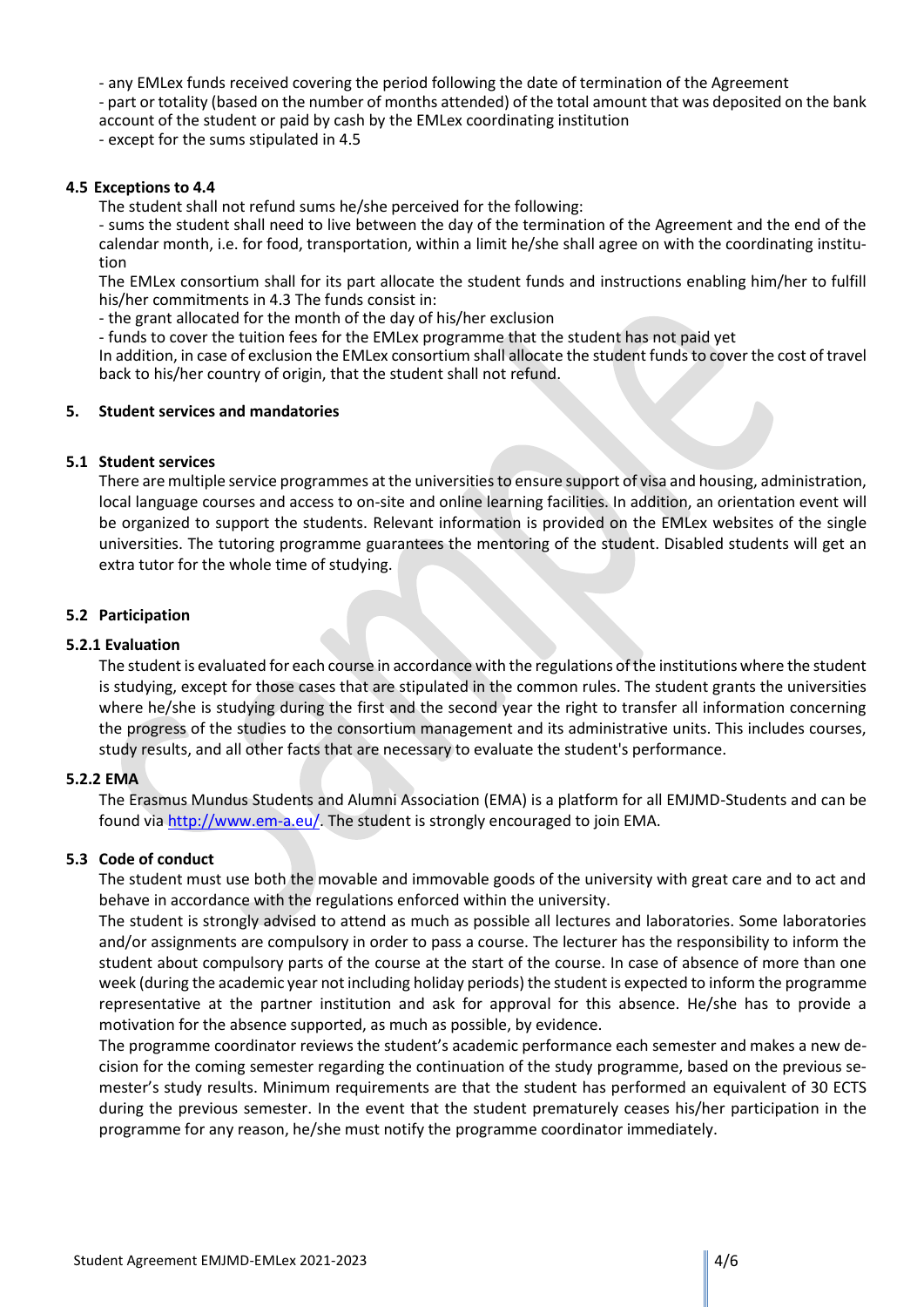A student who leaves the programme prematurely but has obtained credits for certain courses will get a transcript of records stating the courses he/she has earned credits for.

# **5.4 Administrative Requirements**

To be required in view of installation at the first/second host institution are local registration, bank account, deadlines to be respected.

#### **5.5 Internships**

The Internship (minimum 4 weeks) is a mandatory element of the curriculum of the EMJMD-EMLex. It falls to the student to organize the internship according to the agreement with the EMJMD-EMLex coordinator of the university. The consortium offers a catalog of potential internships.

#### **6. Responsibility**

The EMLex consortium bears no responsibility for accidents, illnesses, injuries, losses or for damages to persons or goods resulting from or related to the activities planned in the present Agreement.

# **7. Modification of the Contract and dispute resolution conditions**

Any alteration to the present contract or annex must be communicated in writing. All alterations to the initial situation must be immediately communicated by the student to the EMJMD-EMLex-Consortium. Upon mutual agreement of contractual modifications, the EMJMD-EMLex-Consortium will issue addenda to the present contract.

#### **8. Declaration**

The scholarship holder declares not to have already benefited from a previous EMJMD scholarship or an Erasmus Mundus Master Course / Joint Doctorate scholarship, nor to receive any other scholarship or subvention by the European Commission at present.

Signatures:

Both parties declare they have read and accept the conditions hereby defined. Each party receives one copy of the Student Agreement.

# **The EMJMD-EMLex-Coordinator represented by Prof. Dr. Stefan Schierholz, on behalf of the Consortium,**

| Stamp / Signature |                    |  |
|-------------------|--------------------|--|
| signed in         | on<br>$\mathbf{r}$ |  |
| The student,      |                    |  |
| Signature         |                    |  |
| signed in         | on                 |  |